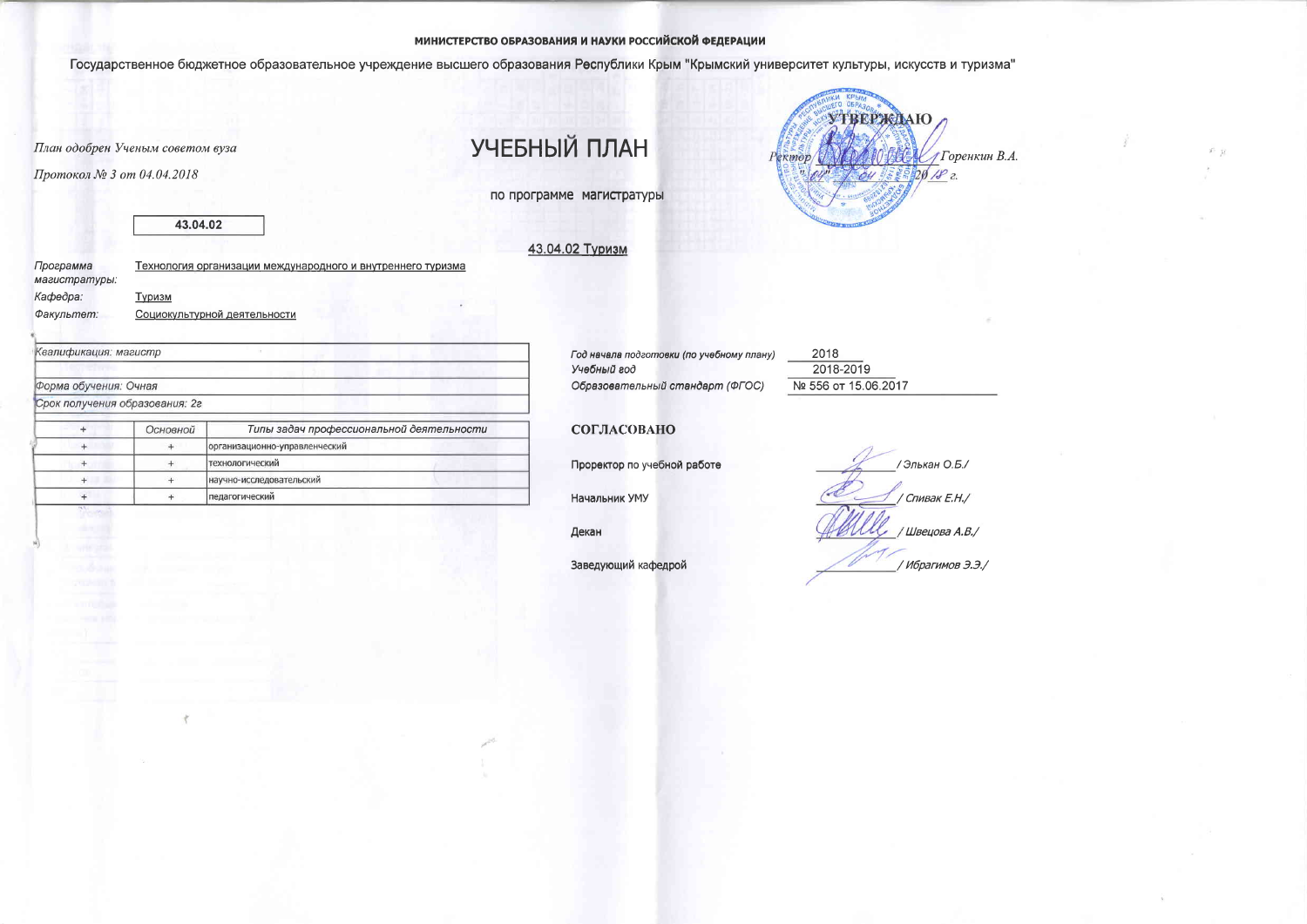## Календарный учебный график

| Mec        |     |    | Сентябрь |    |          |                      |     | Октябрь    | $\sim$          |                    |                | Ноябрь                                    |                                                 |                                 |                            | Декабрь                          |                      |    | $\tau$ |                            | Январь   |                            | $\rightarrow$                              |                      | Февраль        |                      | $\rightarrow$ |                    | Март           |                       |                          | 5  |                | Апрель                        |                    | m                 |       |                       | Май                              |                                |            |                | Июнь                   |          | LO                  |                           | Июль                    |                       | $\sim$         |                      |                 | Август          |                           |
|------------|-----|----|----------|----|----------|----------------------|-----|------------|-----------------|--------------------|----------------|-------------------------------------------|-------------------------------------------------|---------------------------------|----------------------------|----------------------------------|----------------------|----|--------|----------------------------|----------|----------------------------|--------------------------------------------|----------------------|----------------|----------------------|---------------|--------------------|----------------|-----------------------|--------------------------|----|----------------|-------------------------------|--------------------|-------------------|-------|-----------------------|----------------------------------|--------------------------------|------------|----------------|------------------------|----------|---------------------|---------------------------|-------------------------|-----------------------|----------------|----------------------|-----------------|-----------------|---------------------------|
| fiscnal    | and | 00 |          | т. | in<br>29 | $\overline{12}$<br>G | 19  | 26<br> 3 8 | $\overline{27}$ | $\sigma$<br>$\sim$ | $\overline{a}$ | $\overline{\phantom{0}}$<br>$\rightarrow$ | $\frac{8}{2}$   $\frac{8}{2}$<br>$\mathbb{Z}^4$ | $\overline{2}$<br>$\rightarrow$ | $\frac{14}{3}$<br>$\infty$ | $\overline{z}$<br>$\frac{15}{2}$ | 28<br>$\overline{2}$ | 29 |        | $\Xi$<br>Ln                | 18<br>12 | 25<br>$\boxed{9}$          | 26                                         | $^{\circ}$<br>$\sim$ | 15<br>$\sigma$ | $\overline{2}$<br>16 | 23            | $\infty$<br>$\sim$ | 51<br>$\sigma$ | $\sqrt{2}$<br>$^{16}$ | $\sqrt{2}$<br>$\sqrt{2}$ | 30 | 12<br>$\sigma$ | $\frac{9}{2}$<br>$\mathbb{Z}$ | 26<br>$\mathbb{R}$ | $\overline{a}$    | $\Xi$ | IJ<br>급               | $\frac{1}{24}$<br>$\frac{8}{18}$ | $\overline{5}$<br>$\mathbb{Z}$ | <b>And</b> | 14<br>$\infty$ | $\overline{z}$<br>$-1$ | 28<br>22 | 29                  | $\overline{2}$<br>$\circ$ | $^{19}$<br>$\mathbb{C}$ | 26<br>$\overline{20}$ | $\overline{z}$ | $\sigma$<br>$\infty$ | $\overline{10}$ | $\overline{17}$ | $\frac{16}{23}$<br>$\sim$ |
| Нед        |     |    |          |    |          |                      | $-$ | 8          | 9               |                    |                | 12 <sup>1</sup>                           |                                                 | 13 14                           | 15                         | 16                               |                      |    | 18     | 19 20 21                   |          |                            | 22                                         | 23                   | 24             | 25                   | 26            | 27                 | 28             | 29                    |                          |    |                | 30 31 32 33                   |                    | 34 35             |       |                       | 37 38                            | 39                             | 40 41      |                |                        |          | 42 43 44            |                           |                         |                       |                | 45 46 47 48 49       |                 |                 | 50 51 52                  |
|            |     |    |          |    |          |                      |     |            |                 |                    |                |                                           |                                                 |                                 |                            |                                  |                      |    |        | *                          |          | Э<br>Э<br>Э                | Э<br>Э<br>Э<br>Э<br>Э<br>К                 |                      |                |                      |               |                    |                |                       |                          |    |                |                               |                    | 196               |       |                       |                                  | п                              |            |                | $\mathsf{\Pi}$         | Э<br>Э   | $\overline{2}$<br>Э |                           | К                       | K                     | $K \mid$       | $\kappa$             | К               | к               | КI                        |
| $_{\rm H}$ |     |    |          |    |          |                      |     |            |                 |                    |                |                                           |                                                 |                                 |                            |                                  |                      |    |        | 冰<br>1000<br><b>M</b><br>冰 |          | Э<br>Э<br>Э<br>Э<br>Э<br>Э | Э<br>$\overline{z}$<br>$\overline{u}$<br>К |                      |                |                      | <b>Skt</b>    |                    |                |                       |                          |    |                |                               |                    | n.<br><b>STAR</b> |       | Э<br>Э<br>Э<br>Э<br>Э |                                  |                                |            | W.             |                        |          | К<br>К              |                           | К                       | к                     | К              | К                    |                 |                 | K,                        |

## Сводные данные

|       |                                                                                    |                 | Kypc 1         |                  |                 | Kypc 2                                  |                   | <b>Итого</b> |
|-------|------------------------------------------------------------------------------------|-----------------|----------------|------------------|-----------------|-----------------------------------------|-------------------|--------------|
|       |                                                                                    |                 |                |                  |                 | сем. 1 сем. 2 Всего сем. 3 сем. 4 Всего |                   |              |
|       | Теоретическое обучение и практики                                                  | 19<br>1/6       | 15<br>2/6      | 34<br>3/6        | 14<br>4/6       | 12<br>3/6                               | 27<br>1/6         | 61<br>4/6    |
| Э     | Экзаменационные сессии                                                             | 12/6            | $\overline{2}$ | 32/6             | 12/6            | $\overline{2}$                          | 32/6              | 64/6         |
| Π     | Производственная практика                                                          |                 | $\overline{4}$ | $\overline{4}$   | $\overline{4}$  |                                         | $\overline{4}$    | 8            |
| Д     | Подготовка к процедуре защиты и<br>защита выпускной квалификационной<br>работы     |                 |                |                  |                 |                                         | $32/6$ 32/6       | 32/6         |
| r.    | Подготовка к сдаче и сдача гос.<br>экзамена                                        |                 |                |                  |                 | 24/6                                    | 24/6              | 24/6         |
| К     | Каникулы                                                                           | 1/6             | 8              | 81/6             | 4/6             | 8 5/6                                   | 93/6              | T<br>4/6     |
| Ŵ.    | Нерабочие праздничные дни (не<br>включая воскресенья)                              | 1<br>2/6<br>(8) | 4/6<br>(4)     | 2<br>(12)<br>лн) | T<br>2/6<br>(8) | 4/6<br>(4)                              | 2<br>(12)<br>(HH) | (24)<br>AH   |
|       | Продолжительность обучения<br>(не включая нерабочие праздничные дни и<br>каникулы) |                 | более 39 нед   |                  |                 | более 39 нед                            |                   |              |
| Итого |                                                                                    | 22              | 30             | 52               | 22              | 30                                      | 52                | 104          |
|       | Студентов                                                                          |                 |                |                  |                 |                                         |                   |              |
| Групп |                                                                                    |                 |                |                  |                 |                                         |                   |              |

 $\mathcal{R}$ 

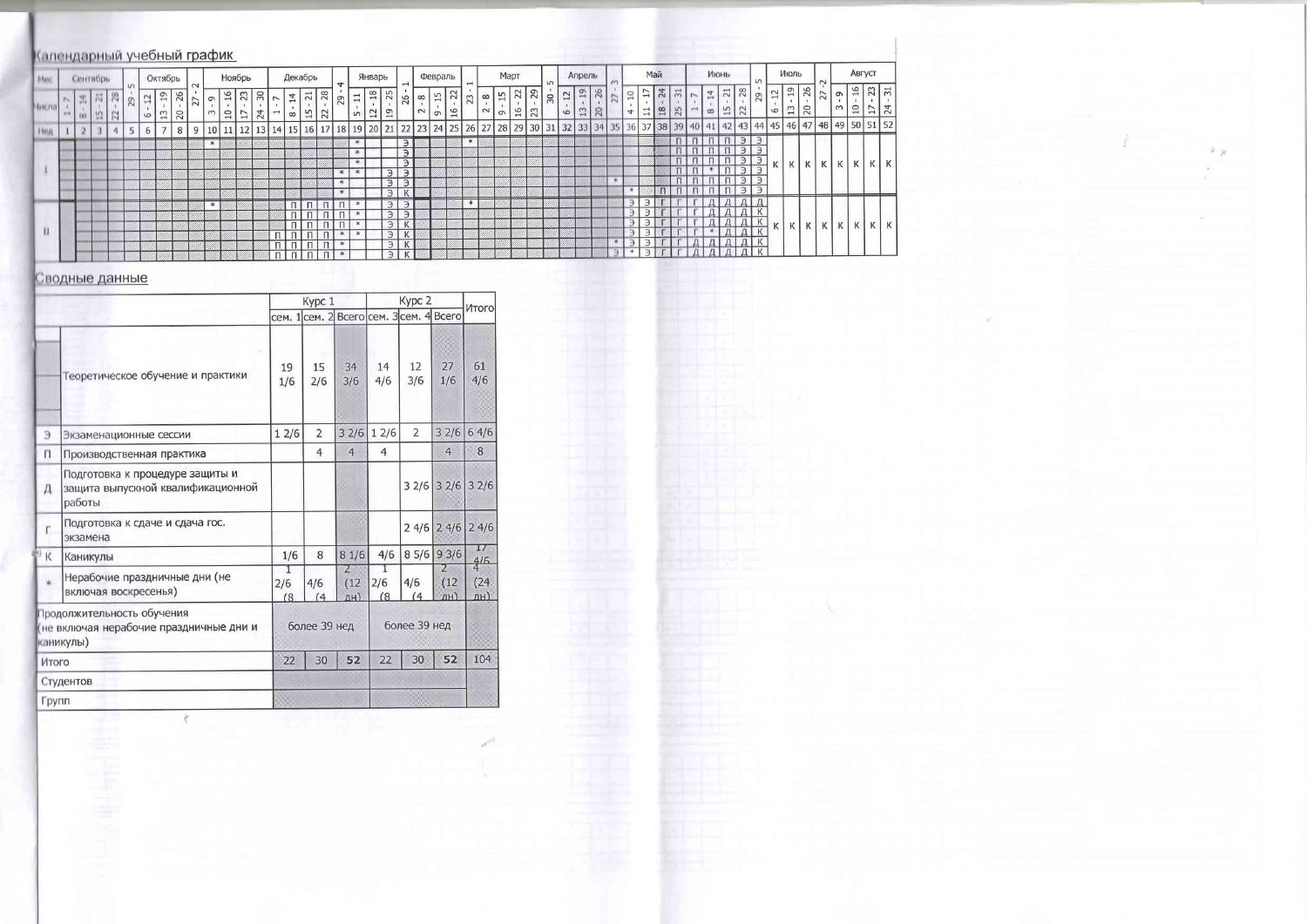|                      |                               |                                                                                          |                         | Форма контроля          |                      |                                | 3.6.                            |                 |            |                | Итого астр.часов   |                 |                            |                         |                         |                |                |               |    | Kypc 1          |                      |               |                       |               |                 |                      |                |                |        |                     |                                                   | Kypc.2                  |                |               |              |                      |                 |                    |
|----------------------|-------------------------------|------------------------------------------------------------------------------------------|-------------------------|-------------------------|----------------------|--------------------------------|---------------------------------|-----------------|------------|----------------|--------------------|-----------------|----------------------------|-------------------------|-------------------------|----------------|----------------|---------------|----|-----------------|----------------------|---------------|-----------------------|---------------|-----------------|----------------------|----------------|----------------|--------|---------------------|---------------------------------------------------|-------------------------|----------------|---------------|--------------|----------------------|-----------------|--------------------|
| 198799<br>88         | Houses.                       | Наименование                                                                             | 3k38                    | Зачет                   | Зачет к              | <b>Excrep</b>                  | $\Phi$ act                      | 4acos #         | Экспер     | $\mathsf{no}$  | Контакт            |                 | Конт                       |                         |                         |                | Сем. 1         |               |    | Конт            |                      |               | Сем. 2                |               |                 |                      |                |                | Cem. 3 |                     |                                                   |                         |                |               | Сен. 4       |                      |                 |                    |
| <b>FURIA</b>         | — ГДн циплины (модули)        |                                                                                          | MOH                     |                         | ou.                  | THOS                           |                                 | 3.8.            | THOP       | runawy         | <b>Hacker</b>      | CP              | poni                       | 3.8.                    | Лек                     | n <sub>p</sub> | Cow            | M3<br>CP      |    | a.e.<br>ports.  | $ $ /key             | TO:           | Cere<br>ИЗ            | $\mathbb{CP}$ | Kover<br>ports. | 3.8                  | <b>Jies</b>    | n <sub>p</sub> | Cen    | из                  | Kover<br>CP.<br>ports                             | 3.6.                    | Лек            | Tip           | Cem          | W3                   | CP              | Конт<br>port       |
|                      | <b>SALARINAR YALTE</b>        |                                                                                          |                         |                         |                      |                                |                                 |                 |            |                |                    |                 |                            |                         |                         |                |                |               |    |                 |                      |               |                       |               |                 |                      |                |                |        |                     |                                                   |                         |                |               |              |                      |                 |                    |
| $\sim$               | 81.0.01                       | порня и методология социально-экономических<br>пледований в туристкой индустрии          |                         | 1                       |                      |                                | 4                               | 27              | 108        | 108            | 27                 | 81              |                            | $\ddot{\phantom{1}}$    |                         |                |                |               |    |                 |                      |               |                       |               |                 |                      |                |                |        |                     |                                                   |                         |                |               |              |                      |                 |                    |
| $\rightarrow$        | 10:0.02                       | равовое обеспечение деятельности в туристкой                                             |                         | $1\,$                   |                      |                                |                                 |                 |            |                |                    |                 |                            |                         | $\overline{9}$          |                | 18             | 81            |    |                 |                      |               |                       |               |                 |                      |                |                |        |                     |                                                   |                         |                |               |              |                      |                 |                    |
| $\mathbf{v}$         | 81.0.03                       | HAVCTDAM                                                                                 |                         |                         |                      | 3                              | $\overline{3}$                  | 27              | 81         | 81             | 12                 | 69              |                            | 3                       | $\overline{\mathbf{3}}$ |                | 9              | 69            |    |                 |                      |               |                       |               |                 |                      |                |                |        |                     |                                                   |                         |                |               |              |                      |                 |                    |
|                      | 61.0.04                       | питьютерные технологии в науке и образовании                                             |                         | $\mathbf{1}$            |                      | 3                              | -3                              | 27              | 81         | B1             | 12                 | 69              |                            | $\mathbf{1}$            |                         | 12             |                | 69            |    |                 |                      |               |                       |               |                 |                      |                |                |        |                     |                                                   |                         |                |               |              |                      |                 |                    |
|                      |                               | порни и методология географии в туризме-<br>душниминное проектирование и управление      | $1$                     |                         |                      | $-4$                           | $\blacktriangleleft$            | 27              | 108        | 108            | 27                 | 54              | 27                         | $\ddot{\bullet}$        | 9                       |                | 18             | 54            | 27 |                 |                      |               |                       |               |                 |                      |                |                |        |                     |                                                   |                         |                |               |              |                      |                 |                    |
| $\mathcal{F}$        | 80.01                         | фовитани                                                                                 | $\mathbf{z}$            |                         |                      | $\ddot{}$                      |                                 | 27.             | 108        | 105            | 22.5               | 58.5            | 27                         |                         |                         |                |                |               |    | $\rightarrow$   | 度                    | 13.5          |                       | 58.5          | 27              |                      |                |                |        |                     |                                                   |                         |                |               |              |                      |                 |                    |
| $\ddot{v}$           | 81.0.00                       | прогнозирование и планирование в туристиой<br>интельности                                | $\overline{2}$          |                         |                      | $\frac{4}{3}$                  | $-4$                            | 27              | 108        | 108            | 225                | 58.5            | 27                         |                         |                         |                |                |               |    |                 | $\theta$             |               | 13.5                  | 58.5          | 27              |                      |                |                |        |                     |                                                   |                         |                |               |              |                      |                 |                    |
|                      |                               | ть формируемая участниками образовательных отношений                                     |                         |                         |                      | 22                             | 22                              |                 | 594        | 594            | 123                | 390             | S1                         | 14                      | 21                      | 12             | $-45$          | 273           | 27 | $\mathcal{S}$   | 18                   | コスス           | 13.8                  | 117           | St              |                      |                |                |        |                     |                                                   |                         |                |               |              |                      |                 |                    |
| $\ddot{\phantom{1}}$ | <b>EL.B.OL</b>                | Никстранный язык в профессиональной сфере                                                |                         |                         |                      |                                |                                 |                 |            |                |                    |                 |                            |                         |                         |                |                |               |    |                 |                      |               |                       |               |                 |                      |                |                |        |                     |                                                   |                         |                |               |              |                      |                 |                    |
|                      |                               |                                                                                          | $1^{\circ}$             |                         |                      | $\overline{3}$                 | $\overline{3}$                  | 27 <sup>°</sup> | 81         | B1             | 12                 | 42              | 27                         | $\overline{\mathbf{3}}$ |                         | 12             |                | 42            | 27 |                 |                      |               |                       |               |                 |                      |                |                |        |                     |                                                   |                         |                |               |              |                      |                 |                    |
| $+1$                 | 01.0.02                       | Винінковая деятельность туристских предприятий                                           | $\mathbf{A}$            |                         |                      | $\overline{\mathbf{3}}$        | $\mathbf{I}$                    | 27              | B1         | $\bf 81$       | 18                 | 36              | $-27$                      |                         |                         |                |                |               |    |                 |                      |               |                       |               |                 |                      |                |                |        |                     |                                                   | 3                       | 6              |               | 12           |                      | 36              | 27                 |
| ×                    | 61,8.03                       | напоми высшей школы                                                                      |                         | 3                       |                      | $\overline{2}$                 | $\overline{2}$                  | 27              | 54         | 54             | 10.5               | 43.5            |                            |                         |                         |                |                |               |    |                 |                      |               |                       |               |                 | $\mathbf{2}$         | $\cdot$        | 1.5            |        | 43.5                |                                                   |                         |                |               |              |                      |                 |                    |
|                      | 61.8.04                       | <b>МОГНИВИДИМЕНТ В ТУРИСТСКОЙ ИНДУСТРИИ</b>                                              | $\overline{3}$          |                         |                      | $-4.$                          | $-4$                            | 27              | 108        | 108            | 21                 | 60              | 27.                        |                         |                         |                |                |               |    |                 |                      |               |                       |               |                 | $\ddot{\phantom{1}}$ | 16             | $15 -$         |        |                     | 60<br>27                                          |                         |                |               |              |                      |                 |                    |
| ٠                    | 80,05.18                      | Общая теория туризма и гостеприимства                                                    |                         | $\cdot$ 2               |                      | $2^{\circ}$                    | $\mathbf{2}$                    | 27              | 54         | 54             | 22.5               | 31.5            |                            |                         |                         |                |                |               |    | $\mathcal{Z}$   |                      |               | 13.5                  | 31.5          |                 |                      |                |                |        |                     |                                                   |                         |                |               |              |                      |                 |                    |
|                      | 14, 15, 16                    | пратегический менеджмент в туризме.                                                      | 4                       |                         |                      | $\mathbf{3}$                   | $3 -$                           | 27              | 81         | $-81$          | 18                 | 36              | 27.                        |                         |                         |                |                |               |    |                 |                      |               |                       |               |                 |                      |                |                |        |                     |                                                   | $\overline{3}$          | 9              | 9             |              |                      | 36              | 27<br>5            |
|                      | 61.0.07                       | Магистерский семинар                                                                     |                         | $\mathbf{1}$            | 24                   | - 8                            | в.                              | 27.             | .216       | 216            | 46.5               | 169.5           |                            | $\sqrt{2}$              | 9                       | 7.5            | 1.5            | 36            |    | $\overline{2}$  |                      |               | 卷                     | 48            |                 | $\mathbb{R}$         |                |                | 13.5   | 40.5                |                                                   | $\mathbf{z}$            |                |               |              | $\mathbf{9}$         | $45 -$          | $5^{\circ}$        |
|                      | 61.8.08                       | порня и методика преподавания специальных<br>ансциллин в туризме                         |                         | 4                       |                      | $\mathbf{2}$                   | $\mathbf{z}$                    | 27              | $-54$      | 54             | 18                 | 36              |                            |                         |                         |                |                |               |    |                 |                      |               |                       |               |                 |                      |                |                |        |                     |                                                   | $\overline{2}$          | 9              |               | $\mathbf{9}$ |                      |                 |                    |
|                      | 51.0.00.01                    | Дисциплины по выбору 51.8.ДВ.01                                                          | $\ddot{\phantom{1}}$    |                         |                      | <b>S</b>                       | $\overline{\phantom{a}}$        |                 | 135        | 135            | 39 <sup>°</sup>    | 69              | 27                         |                         |                         |                |                |               |    |                 |                      |               |                       |               |                 | $\rightarrow$        | $^{\circ}$     | 12             |        | 33                  |                                                   |                         |                |               |              |                      | 35              | 5                  |
|                      | E1.B.216.01.01                | Антикризионое управление туристским предприятием:                                        | $\rightarrow$           |                         |                      | 5                              | $\cdot$ 5                       | 27              | 135        | 135            | 39                 | 69              | 27.                        |                         |                         |                |                |               |    |                 |                      |               |                       |               |                 |                      |                |                |        |                     |                                                   | $\overline{\mathbf{3}}$ | $\mathbf{9}$   | 9             |              |                      | 36              | 27                 |
|                      | 51.B./IB.01.02                | Организация и управление туристокими перевозками                                         | $\ddot{\phantom{1}}$    |                         |                      | 5                              | 5                               | 27              | 135        | 135            |                    |                 |                            |                         |                         |                |                |               |    |                 |                      |               |                       |               |                 | $\mathbf{2}$         | -91            | $12^{1}$       |        | 33 <sup>2</sup>     |                                                   | $\overline{\mathbf{3}}$ | $\mathbf{Q}$   | $\mathcal{Q}$ |              |                      | 36              | 27<br>$\sim$       |
|                      | EL.10.88,8.18                 | Vulrmituukseeles дисциплина "TexHonories                                                 | $4^{\circ}$             |                         |                      |                                |                                 |                 |            |                | 39                 | :69             | 27.                        |                         |                         |                |                |               |    |                 |                      |               |                       |               |                 | $\overline{z}$       | $\sim$         | 12             |        | 33                  |                                                   | 3                       | 9              | $\cdot$       |              |                      | 36              | 27<br>$5^{\circ}$  |
|                      | 61.0.00.02                    | профессионального и личностного роста"                                                   |                         |                         |                      | $5^{\circ}$                    | $\overline{\phantom{a}}$        | $27\,$          | 135        | 135            | 39                 | 69              | 27.                        |                         |                         |                |                |               |    |                 |                      |               |                       |               |                 | 2                    | 9              | 12             |        | 33                  |                                                   | $\mathbf{B}$            | -91            | $\cdot$       |              |                      | 36              | 27<br>$\mathbf{3}$ |
|                      |                               | Дисциплины по выбору Б1.В.ДВ.02<br>енеджнент качества и конкурентослособность            | $\overline{\mathbf{3}}$ |                         |                      | $\ddot{ }$                     | $\overline{A}$                  |                 | 108        | 108            | 21                 | 60              | 27.                        |                         |                         |                |                |               |    |                 |                      |               |                       |               |                 | -                    | $\cdot$        | 12             |        | 60                  | 27                                                |                         |                |               |              |                      |                 |                    |
|                      | 51.6.00.02.01                 | ристовк успуг                                                                            | 3                       |                         |                      | $\ddot{\phantom{1}}$           | $\ddot{\mathcal{A}}$            | 27              | 108        | 108            | 21                 | 60              | 27.                        |                         |                         |                |                |               |    |                 |                      |               |                       |               |                 | $\ddot{\phantom{1}}$ | $\mathbf{u}$   | $12\,$         |        | .60                 | 27                                                |                         |                |               |              |                      |                 | 5                  |
|                      | 50.50.80.44.18                | нновационное проектирование в туристской<br>назустрии.                                   | 3.                      |                         |                      | $-4$                           | $\mathcal{A}$                   | 27              | 108        | 108            | 21                 | 60              | 27 <sub>2</sub>            |                         |                         |                |                |               |    |                 |                      |               |                       |               |                 |                      |                | 12             |        | 60                  | 27                                                |                         |                |               |              |                      |                 |                    |
| 14                   | ED.RD.D.18                    | Дисциплины по выбору 51.8.ДВ.03                                                          |                         | 3                       |                      | $\overline{2}$                 | $\overline{a}$                  |                 | 54         | 54             | 18                 | 36              |                            |                         |                         |                |                |               |    |                 |                      |               |                       |               |                 | $\mathcal{L}$        | $\mathfrak{a}$ | 12             |        |                     |                                                   |                         |                |               |              |                      |                 | 5                  |
|                      | 0.000000000000                | ехнология формирования туристского продукта в<br>неждународном туризме                   |                         | $\ddot{3}$              |                      | $\overline{2}$                 | $\mathbf{z}$                    | 27              | 54         | 54             | 18                 | 36              |                            |                         |                         |                |                |               |    |                 |                      |               |                       |               |                 |                      |                |                |        | 36                  |                                                   |                         |                |               |              |                      |                 |                    |
|                      | 61.8.09.03.02                 | Актуальные проблемы социального туркома                                                  |                         | $\overline{\mathbf{3}}$ |                      | $\mathbf{2}$                   | $\mathbf{z}$                    | 27              | 54         | 54             | 38                 | 36              |                            |                         |                         |                |                |               |    |                 |                      |               |                       |               |                 |                      | 6              | $12 -$         |        | 36                  |                                                   |                         |                |               |              |                      |                 | 5                  |
|                      | 0.01, 0.1                     | Дисциплины по выбору Б1.В.ДВ.04                                                          |                         | $\overline{\mathbf{3}}$ |                      | $\mathbf{z}$                   | $\overline{2}$                  |                 | 54         | 54             | 18                 | 36              |                            |                         |                         |                |                |               |    |                 |                      |               |                       |               |                 | x                    | 6              | 12             |        | 36                  |                                                   |                         |                |               |              |                      |                 | $5 -$              |
|                      | 1.0.08.04.01                  | ехнология формирования туристского продукта во<br>нутреннем туризме                      |                         | $\overline{3}$          |                      | $\mathbf{2}$                   | $\mathbf{2}$                    | 27              | 54         | 54             | 18                 | 36 <sub>1</sub> |                            |                         |                         |                |                |               |    |                 |                      |               |                       |               |                 | $\mathbf{a}$         | 6              | 12             |        | 36                  |                                                   |                         |                |               |              |                      |                 |                    |
|                      | 1.8.08.04.02                  | итуальные направления развития гостиничного                                              |                         | $\overline{\mathbf{3}}$ |                      |                                |                                 |                 |            |                |                    |                 |                            |                         |                         |                |                |               |    |                 |                      |               |                       |               |                 | п.                   | 古              | 12             |        | 36:                 |                                                   |                         |                |               |              |                      |                 | 5                  |
|                      | 1.8.08.05                     | <b>G3RACTB8</b><br>Дисциплины по выбору 51.8.ДВ.05                                       |                         |                         |                      | $\mathbf{z}$                   | $\mathbf{z}$                    | 27              | 54         | 54             | 18                 | 36              |                            |                         |                         |                |                |               |    |                 |                      |               |                       |               |                 |                      | $\theta$       | $12\,$         |        | 36                  |                                                   |                         |                |               |              |                      |                 | 5                  |
|                      | 51.8.09.05.01                 | лазработка и принятие управленческих решений в                                           | $\overline{2}$          |                         |                      | $\overline{3}$                 | $\overline{\mathbf{3}}$         |                 | 81         | 81             | 19.5               | 34.5            | $27$                       |                         |                         |                |                |               |    | 31              | $\ddot{\phantom{a}}$ |               | 13.5                  | 34.5          | 27              |                      |                |                |        |                     |                                                   |                         |                |               |              |                      |                 |                    |
|                      |                               | <b>туриане</b>                                                                           | $\mathbf{2}$            |                         |                      | $\overline{\mathbf{3}}$        | 3                               | 27              | 81         | 81             | 19.5               | 34.5            | 27                         |                         |                         |                |                |               |    |                 | 6                    |               | 13.5                  | 34.5          | $-27$           |                      |                |                |        |                     |                                                   |                         |                |               |              |                      |                 | 5                  |
|                      | 51.8.48.05.02                 | Покхология и технология мехоти<br>стного общения.                                        | $\frac{1}{2}$           |                         |                      | 3                              | $\mathbf{3}$                    | 27.             | 81         | 81             | 19.5               | 34.5            | 27                         |                         |                         |                |                |               |    | $\overline{1}$  | 6                    |               | 13.5                  | 34.5          | $-27$           |                      |                |                |        |                     |                                                   |                         |                |               |              |                      |                 | 3                  |
|                      | 61.0.08.05.03                 | Адаптационная дисциплина "Социальная интеграция                                          | $\overline{2}$          |                         |                      | 3 <sub>1</sub>                 | 3                               | 27              | 81         | 81             | 19.5               | 34.5            |                            |                         |                         |                |                |               |    |                 |                      |               |                       |               |                 |                      |                |                |        |                     |                                                   |                         |                |               |              |                      |                 |                    |
|                      |                               | образовательной и трудовой деятельности"                                                 |                         |                         |                      |                                |                                 |                 |            |                |                    |                 | 27                         |                         |                         |                |                |               |    | $\mathbf{J}$    | $\overline{6}$       |               | 13.5                  | 34.5          | 27              |                      |                |                |        |                     |                                                   |                         |                |               |              |                      |                 | $\rightarrow$      |
|                      |                               |                                                                                          |                         |                         |                      | 43<br>65                       | $-43$                           |                 | 1161       |                | $1161$ $202$ $690$ |                 | $189$ $5$ $9$ $19.5$ $1.5$ |                         |                         |                |                |               |    | 78 27 7         | 15                   |               | 27<br>$6\overline{6}$ |               |                 |                      |                |                |        |                     | 114 27 18 39 325 18 1235 309 54 13 33 34 35 36 37 |                         |                |               |              |                      | $\theta$ 189 81 |                    |
|                      | Внин 2.Практика               |                                                                                          |                         |                         |                      |                                | 65                              |                 | 1755       | 1755           | 405                | 1080            | 270                        |                         | $19$ $30$ $31.5$ $46.5$ |                |                |               |    | $351$ $54$ $15$ | 22                   | 12.5          | 40.5<br>5             | 221           | B1              | $18$ $39$            |                |                |        |                     | $52.5$ $18$ $13.5$ $309$ $54$                     |                         | $13$ $33$      | $18$ $21$     |              | $-9 -$               | 189 81          |                    |
|                      | павительная часть             |                                                                                          |                         |                         |                      |                                |                                 |                 |            |                |                    |                 |                            |                         |                         |                |                |               |    |                 |                      |               |                       |               |                 |                      |                |                |        |                     |                                                   |                         |                |               |              |                      |                 |                    |
|                      | $+ 152.0.01(y)$               | Научно-исследовательская работа (получение<br>первичных навыков научно-исследовательской |                         |                         | $\mathbf{I}$         | 6                              | 6.                              | 27.             | 162        | 162            | 13.5               | 148.5           |                            | 6                       |                         | 13.5           |                | 148.5         |    |                 |                      |               |                       |               |                 |                      |                |                |        |                     |                                                   |                         |                |               |              |                      |                 |                    |
| $\ddot{\phantom{1}}$ | 62.0.02(y)                    | работы)<br>Ознакомительная практика.                                                     |                         |                         |                      |                                |                                 |                 |            |                |                    |                 |                            |                         |                         |                |                |               |    |                 |                      |               |                       |               |                 |                      |                |                |        |                     |                                                   |                         |                |               |              |                      |                 | 5.                 |
| $+$                  | 62.0.03(fl)                   | Научно-исследовательская работа                                                          |                         |                         | 12                   | 10                             | $10 -$                          | 27              | 270        | 270            | 24.75              | 245.25          |                            | 5                       |                         | 13.5           |                | 121.5         |    | 5               |                      | 11.25         |                       | 123.75        |                 |                      |                |                |        |                     |                                                   |                         |                |               |              |                      |                 | 5                  |
|                      |                               |                                                                                          |                         | 23                      | $\ddot{\phantom{1}}$ | 11<br>27                       | 11<br>$27\,$                    | 27.             | 297<br>729 | 297            | 30.75              | 266.25          |                            |                         |                         |                |                |               |    | $\ddot{ }$      |                      |               |                       | 11.25 96.75   |                 | $\mathcal{F}$        |                |                | 10.5   | 97.5                |                                                   | 3                       |                |               |              | 9                    | 72              | 5 <sub>1</sub>     |
|                      |                               | поть, формируемая участниками образовательных отношений                                  |                         |                         |                      |                                |                                 |                 |            | 729            | 69                 | 660             |                            | $\boldsymbol{H}$        |                         | 27             |                | 270           |    | $\overline{9}$  |                      | 33.28         |                       | $11.25$ 220.5 |                 | $\mathcal{A}$        |                |                | 10.5   | 975                 |                                                   | $\overline{B}$          |                |               |              | 9                    | $\mathbb{Z}$    |                    |
| $\sim$               | 62.6.01(fl)                   | Практика по получению профессиональных умений и<br>опыта профессиональной деятельности   |                         |                         | $\ddot{\phantom{1}}$ | $\mathbf{z}$                   | 2                               | 27 <sub>2</sub> | 54         | 54             | 9                  | 45              |                            |                         |                         |                |                |               |    |                 |                      |               |                       |               |                 |                      |                |                |        |                     |                                                   |                         |                |               |              |                      |                 |                    |
| $\rightarrow$        | 62.0.02(1)                    | Проектно-технологическая практика                                                        |                         |                         | 23                   | 6                              | 6                               | 27              | 162        | 162            | 54                 | 108             |                            |                         |                         |                |                |               |    |                 |                      |               |                       |               |                 |                      |                |                |        |                     |                                                   | $\overline{z}$          |                | $\frac{1}{2}$ |              |                      | 45              | S                  |
| A.                   | 62.8.03(1)                    | Педагогическая практика                                                                  |                         |                         | 3 <sub>1</sub>       | $\sqrt{2}$                     | $\overline{2}$                  | 27.             | 54         | 54             | 10.5               | 43.5            |                            |                         |                         |                |                |               |    | 3               |                      | 27            |                       | 54            |                 | $\mathcal X$         |                | 27             |        | 54                  |                                                   |                         |                |               |              |                      |                 | 5                  |
| $\ddot{\phantom{1}}$ | 62.8.04(1)                    | Организационно-управленческая практика                                                   | 3.                      |                         | $\mathcal{X}$        | 6                              | 6                               | 27              | 162        | 162            | 54                 | 81              | 27                         |                         |                         |                |                |               |    |                 |                      |               |                       |               |                 | $\mathbf{2}$         |                | 10.5           |        | 43.5                |                                                   |                         |                |               |              |                      |                 | 5                  |
|                      | 62.8.05(FIA)                  | Преддигилонная практика                                                                  |                         |                         | $\blacktriangleleft$ | 3                              | $\overline{\mathbf{3}}$         | 27              | $-81$      | B1             | $\overline{9}$     | 72              |                            |                         |                         |                |                |               |    | $\mathbf{3}$    |                      | 27            |                       | 54            |                 | $\rightarrow$        |                | 27.            |        | 27                  | 27                                                |                         |                |               |              |                      |                 | 5                  |
|                      |                               |                                                                                          |                         |                         |                      | 19                             | 19 <sup>°</sup>                 |                 | 513        | 513 136.5      |                    | 349.5           | 27                         |                         |                         |                |                |               |    | 6               |                      | $-54$         |                       | 100           |                 | $\boldsymbol{S}$     |                | 64.5           |        |                     |                                                   | 3                       |                |               |              | $-9$                 | 72              | 5                  |
|                      |                               | <b>инн 3 Государственная итоговая аттестация</b>                                         |                         |                         |                      | $46 -$                         | $46 -$                          |                 | 1242       |                | 1242 205.5 1009.5  |                 | 27.                        | II                      |                         | $-27$          |                | $270^{\circ}$ |    | $15 -$          |                      | 65.25         | $11.25$ $328.5$       |               |                 | 12                   |                | 64.5           |        | 124.5<br>$10.5$ 222 | 27<br>27                                          | S<br>B                  |                | $-9$<br>9     |              | 9 <sub>1</sub><br>18 | 117<br>189      |                    |
|                      |                               |                                                                                          |                         |                         |                      |                                |                                 |                 |            |                |                    |                 |                            |                         |                         |                |                |               |    |                 |                      |               |                       |               |                 |                      |                |                |        |                     |                                                   |                         |                |               |              |                      |                 |                    |
| $\bullet$            | 53.01(A)                      | зшита выпускной квалификационной работы                                                  |                         |                         |                      | $\frac{1}{2}$                  | -5                              | 27.             | 135        | 135            | $\sim$             | 129             |                            |                         |                         |                |                |               |    |                 |                      |               |                       |               |                 |                      |                |                |        |                     |                                                   |                         |                |               |              |                      |                 |                    |
| œ.                   | 63.02(r)                      | Государственный экзамен                                                                  |                         |                         |                      |                                |                                 |                 |            |                |                    |                 |                            |                         |                         |                |                |               |    |                 |                      |               |                       |               |                 |                      |                |                |        |                     |                                                   | 5                       | $\overline{6}$ |               |              |                      | 129             | $-5$               |
|                      |                               |                                                                                          |                         |                         |                      | $-4$                           | -4                              | 27              | 108        | 108            | 6                  | 102             |                            |                         |                         |                |                |               |    |                 |                      |               |                       |               |                 |                      |                |                |        |                     |                                                   | $\blacktriangleleft$    | 6              |               |              |                      | 102             | $5^{\circ}$        |
|                      |                               |                                                                                          |                         |                         |                      | $\mathcal{G}$<br>$\mathcal{G}$ | $\overline{g}$<br>$\mathcal{G}$ |                 | 743<br>243 | 243<br>243     | $12\,$<br>$12\,$   | 231<br>231      |                            |                         |                         |                |                |               |    |                 |                      |               |                       |               |                 |                      |                |                |        |                     |                                                   | 9                       | 12             |               |              |                      | 231             |                    |
|                      | ⊪ТД.Факультативные дисциплины |                                                                                          |                         |                         |                      |                                |                                 |                 |            |                |                    |                 |                            |                         |                         |                |                |               |    |                 |                      |               |                       |               |                 |                      |                |                |        |                     |                                                   | $\mathcal{G}$           | 12             |               |              |                      | 231             |                    |
|                      |                               | i ali<br>Особенности преподавания в туризме для лиц с                                    |                         |                         |                      |                                |                                 |                 |            |                |                    |                 |                            |                         |                         |                |                |               |    |                 |                      |               |                       |               |                 |                      |                |                |        |                     |                                                   |                         |                |               |              |                      |                 |                    |
| $+$                  | отд.от                        | ограниченными возможностями здоровья                                                     |                         | $\overline{\mathbf{z}}$ |                      | $\overline{2}$                 | $\mathbf{2}$                    | 27              | 54         | 54             | 6                  | 48              |                            |                         |                         |                |                |               |    | $2^{\circ}$     | - 3                  | $\lambda$     |                       | 48            |                 |                      |                |                |        |                     |                                                   |                         |                |               |              |                      |                 | 5.                 |
|                      | $+$ 07/2.02                   | Современная региональная культурная политика                                             |                         | $\mathbf{1}$            |                      | $\cdot \mathbf{I}$             | $\mathbf{1}$                    | 27              | 27         | $27^{\circ}$   | 18                 | 9               |                            | $1\,$                   | $\mathcal{G}$           |                | $\overline{9}$ | $\mathbf{Q}$  |    |                 |                      |               |                       |               |                 |                      |                |                |        |                     |                                                   |                         |                |               |              |                      |                 |                    |
|                      |                               |                                                                                          |                         |                         |                      | $\mathcal{F}$                  | $\cdot$ <sub>3</sub>            |                 | 81         | 31             | 24                 | 57.             |                            | $\mathcal{I}$           | $\mathcal{G}$           |                | $\mathcal{G}$  | $\mathcal{S}$ |    | $\mathbf{2}$    | $\mathcal{I}$        | $\mathcal{J}$ |                       | $-48$         |                 |                      |                |                |        |                     |                                                   |                         |                |               |              |                      |                 | $\frac{3}{4}$      |
|                      |                               | $\mathcal{L}$                                                                            |                         |                         |                      | 3                              | $\mathcal{F}$                   |                 | 81         | $\mathcal{B}1$ | 24.                | 57              |                            | $\mathbf{I}$            | 9                       |                | $\mathcal{P}$  | $\mathcal{G}$ |    | $\mathcal{Z}$   |                      |               |                       | $40^{\circ}$  |                 |                      |                |                |        |                     |                                                   |                         |                |               |              |                      |                 |                    |
|                      |                               |                                                                                          |                         |                         |                      |                                |                                 |                 |            |                |                    |                 |                            |                         |                         |                |                |               |    |                 |                      |               |                       |               |                 |                      |                |                |        |                     |                                                   |                         |                |               |              |                      |                 |                    |
|                      |                               |                                                                                          |                         |                         |                      |                                |                                 |                 |            |                |                    |                 |                            |                         |                         |                |                |               |    |                 |                      |               |                       |               |                 |                      |                |                |        |                     |                                                   |                         |                |               |              |                      |                 |                    |

| Закрепленная кафедра                                          |                                                                                              |
|---------------------------------------------------------------|----------------------------------------------------------------------------------------------|
|                                                               | œ                                                                                            |
| Нанменование                                                  | Компетенции                                                                                  |
|                                                               |                                                                                              |
| уризм                                                         | УК-1; УК-6; ПК-7; ПК-8; ПК-9                                                                 |
| узеологии и билиотечно-информационной                         | УК-1; ПК-3                                                                                   |
| <b>СЯТСЛЬНОСТИ</b><br>ностранных языков и межязыковых         | そー対<br>УК-4; ОПК-6; ОПК-7; ПК-1; ПК-2; ПК-3; ПК-8                                            |
| омиуникаций<br>уризи                                          | ОПК-6; ПК-7; ПК-10                                                                           |
| уризм                                                         | УК-3; ОПК-3; ОПК-5; ОПК-6; ПК-6                                                              |
| уризм                                                         | УК-1; ОПК-2; ОПК-4; ПК-2; ПК-5                                                               |
|                                                               |                                                                                              |
|                                                               |                                                                                              |
| ностранных языков и межпзыковых<br>эммуникаций                | УК-4; УК-5; ПК-9; ПК-10                                                                      |
| ризм                                                          | ПК-4; ПК-6                                                                                   |
| илософии, культуралогии и гуманитарных<br>кодиллин            | ПК-7; ПК-11                                                                                  |
| ризн                                                          | УК-3; ПК-1; ПК-5                                                                             |
| /Pin3M                                                        | УК-3; УК-5; ПК-4                                                                             |
| pusin                                                         | УК-1; ПК-4; ПК-7                                                                             |
| MENG<br>ризи                                                  | УК-1; ПК-7; ПК-8                                                                             |
|                                                               | ПК-3; ПК-7; ПК-8; ПК-11<br>УК-3; ПК-1; ПК-2                                                  |
| ризит                                                         | УК-3; ПК-1; ПК-2                                                                             |
| ризм                                                          | x                                                                                            |
| илософии, культурологии и гуманитарных                        | УК-3; ПК-4; ПК-9                                                                             |
| СЦИПЛИН                                                       | УК-5; УК-6; ПК-4                                                                             |
| <b>DVGM</b>                                                   | УК-1; ПК-7                                                                                   |
|                                                               | УК-1; ПК-7                                                                                   |
| ризм                                                          | УК-2; ПК-2; ПК-6; ПК-10                                                                      |
| <b>PH3M</b>                                                   | УК-1; УК-4; ПК-1; ПК-3; ПК-10                                                                |
| picay                                                         | УК-1; УК-4; ПК-1; ПК-3; ПК-10<br>УК-1; ПК-7; ПК-10                                           |
|                                                               | ПК-3; ПК-7                                                                                   |
| <b>HENO</b>                                                   | ПК-3; ПК-7                                                                                   |
| MENG                                                          | УК-1; ПК-1; ПК-3                                                                             |
|                                                               | УК-3; ПК-4                                                                                   |
| <b>MENC</b>                                                   | УК-3; ПК-4                                                                                   |
| лософим, культуралогии и гуманитарных<br>заколна:             | УК-1; УК-3; УК-4; УК-5; УК-6; ПК-5                                                           |
| пософии, культурологии и гунанитарных <b>УК-5; УК-6; ПК-4</b> |                                                                                              |
| нитинд                                                        |                                                                                              |
|                                                               |                                                                                              |
|                                                               |                                                                                              |
|                                                               |                                                                                              |
| <b>HEN</b>                                                    | УК-1; УК-2; ОПК-6; ПК-7; ПК-8; ПК-9; ПК-10                                                   |
| W3H                                                           | УК-1; УК-5; УК-6; ОПК-1; ПК-7; ПК-8                                                          |
| HEM                                                           | УК-1; ОПК-6; ПК-7; ПК-8; ПК-9                                                                |
|                                                               |                                                                                              |
| <b>MEN</b>                                                    | УК-1; УК-6; ПК-5; ПК-6; ПК-7; ПК-8; ПК-9                                                     |
| 41384                                                         | УК-1; ПК-1; ПК-2; ПК-3                                                                       |
| H3H                                                           | УК-6; ПК-7; ПК-9; ПК-11                                                                      |
| HEN                                                           | УК-2; УК-3; ПК-4; ПК-5; ПК-6                                                                 |
| KSM                                                           | УК-1; УК-2; ПК-2; ПК-3; ПК-6; ПК-7; ПК-8; ПК-9; ПК-10                                        |
|                                                               |                                                                                              |
|                                                               |                                                                                              |
| H3N                                                           | УК-1; УК-2; УК-4; УК-5; УК-6; ОПК-1; ОПК-2; ОПК-4; ОПК-5; ОПК-                               |
|                                                               | 6; ПК-7; ПК-8; ПК-9; ПК-10<br>УК-1; УК-2; УК-3; УК-4; УК-6; ОПК-1; ОПК-2; ОПК-3; ОПК-4; ОПК- |
| ĸam                                                           | 5; ONK-6; ONK-7; NK-1; NK-2; NK-3; NK-4; NK-5; NK-6; NK-11                                   |
|                                                               |                                                                                              |
|                                                               |                                                                                              |
| 43M                                                           | <b>NK-11</b>                                                                                 |
| ософии, культурологии и гуманитарных                          |                                                                                              |
| реплин                                                        | <b>YK-5</b>                                                                                  |
|                                                               |                                                                                              |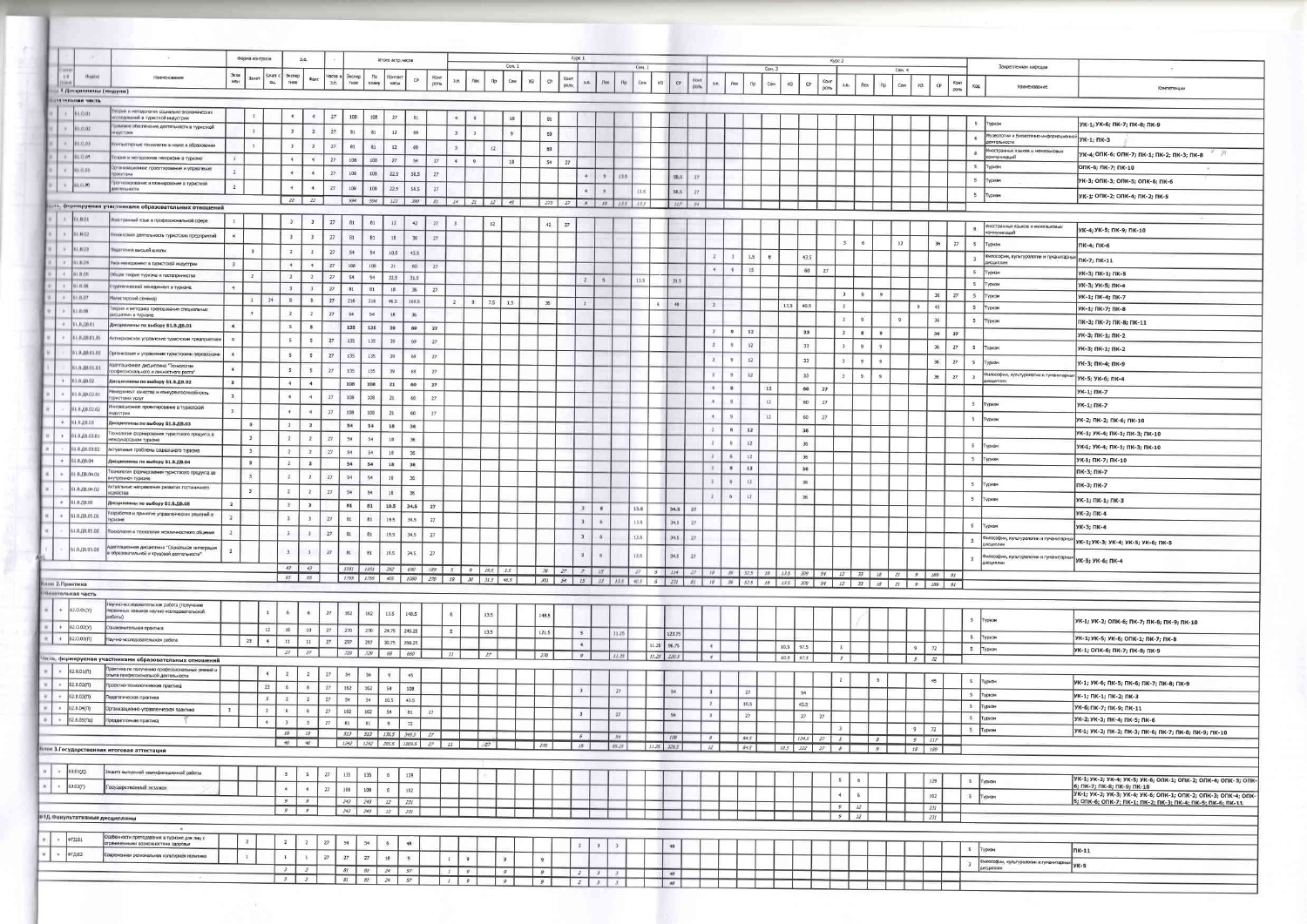|                  |                                                                                   |                         |       |                                         | Итого           |                 |                |                | Kypc 1           |                  |                | Kypc 2           |                |
|------------------|-----------------------------------------------------------------------------------|-------------------------|-------|-----------------------------------------|-----------------|-----------------|----------------|----------------|------------------|------------------|----------------|------------------|----------------|
|                  |                                                                                   | Баз.%                   | Bap.% | ДВ(от                                   |                 | 3.e.            |                | Всего          | Cem <sub>1</sub> | Cem <sub>2</sub> | Всего          | Cem <sub>3</sub> | Cem 4          |
|                  |                                                                                   |                         |       | Bap.)%                                  | Мин.            | Макс.           | Факт           |                |                  |                  |                |                  |                |
|                  | Итого (с факультативами)                                                          |                         |       |                                         | 97              | $*132$          | 123            | 63             | 31               | 32               | 60             | 30               | 30             |
|                  | Итого по ОП (без факультативов)                                                   |                         |       |                                         | 96              | 129             | 120            | 60             | 30               | 30               | 60             | 30               | 30             |
|                  | Дисциплины (модули)                                                               | 34%                     | 66%   | 37.2%                                   | 51              | 70              | 65 美           | 34             | 19               | 15               | 31             | 18               | 13             |
| 1.0              | Обязательная часть                                                                |                         |       |                                         | 20              | 25              | 22             | 22             | 14               | 8                |                |                  |                |
| 01B              | Часть, формируемая участниками<br>образовательных отношений                       |                         |       |                                         | 31              | 45              | 43             | 12             | 5                | $\overline{7}$   | 31             | 18               | 13             |
| 62.              | Практика                                                                          | 59%                     | 41%   | $0\%$                                   | 39              | 50              | 46             | 26             | 11               | 15               | 20             | 12               | 8              |
| 0.70             | Обязательная часть                                                                |                         | N.    |                                         | 21 <sub>1</sub> | 30 <sub>2</sub> | 27             | 20             | 11               | 9                | $\overline{7}$ | $\overline{4}$   | $\overline{3}$ |
| $0.2~\mathrm{B}$ | Часть, формируемая участниками<br>образовательных отношений                       |                         |       |                                         | 18              | 20              | 19             | 6              |                  | $6\phantom{1}$   | 13             | 8                | 5              |
|                  | Государственная итоговая аттестация                                               |                         |       |                                         | 6.              | » و »           | 9              |                |                  |                  | 9              |                  | 9              |
| ФИД              | Факультативные дисциплины                                                         |                         |       |                                         | $\mathbf{1}$    | 3               | $\overline{3}$ | $\overline{3}$ | $\mathbf{1}$     | $\overline{2}$   |                |                  |                |
|                  |                                                                                   |                         |       | ОП, факультативы (в период ТО)          |                 |                 | 40.3           |                | 40.9             | 40.5             |                | 40.5             | 38.9           |
|                  | Учебная нагрузка (астр.час/нед)                                                   |                         |       | ОП, факультативы (в период экз. сессий) |                 |                 | ※40.5          |                | 40.5             | 40.5             |                | 40.5             | 40.5           |
|                  |                                                                                   | в период гос. экзаменов |       |                                         |                 |                 |                |                |                  |                  |                |                  | 40.5           |
|                  | Контактная работа в период ТО (астр.час/нед)                                      | loп                     |       |                                         |                 |                 | 8.2            | $\sim$         | 7.1              | 7.6              |                | 9.9              | 8.7            |
|                  |                                                                                   | Блок Б1                 |       |                                         |                 |                 | 405            | $\omega$       | 108              | 93               |                | 123              | 81             |
|                  |                                                                                   | Блок Б2                 |       |                                         |                 |                 | 205.5          | $\sim$         | 27               | 76.5             |                | 75               | 27             |
|                  | Суммарная контактная работа (астр. час)                                           | Блок БЗ                 |       |                                         |                 |                 | 12             | $\sim$         |                  |                  |                |                  | 12             |
|                  |                                                                                   | Блок ФТД                |       |                                         |                 |                 | 24             | ×              | 18               | 6                |                |                  |                |
|                  |                                                                                   | Итого по всем блокам    |       |                                         |                 |                 | 646.5          |                | 153              | 175.5            |                | 198              | 120            |
|                  |                                                                                   | ЭКЗАМЕН (Эк)            |       |                                         |                 |                 |                | 5              | $\overline{2}$   | $\overline{3}$   | 6              | 3                | $\overline{3}$ |
|                  | Обязательные формы контроля                                                       | ЗАЧЕТ (За)              |       |                                         |                 |                 |                | 6              | $\overline{4}$   | $\overline{2}$   | 5              | $\overline{4}$   | 1              |
|                  |                                                                                   |                         |       | ЗАЧЕТ С ОЦЕНКОЙ (ЗаО)                   |                 |                 |                | 6              | $\overline{2}$   | $\overline{4}$   | 6              | $\overline{2}$   | $\overline{4}$ |
|                  | Процент  занятий от аудиторных (%)                                                | лекционных              |       |                                         |                 |                 | 33.34%         |                |                  |                  |                |                  |                |
|                  | Объём обязательной части от общего объёма программы (%)                           |                         |       |                                         |                 |                 | 40.8%          |                |                  |                  |                |                  |                |
|                  | Объём конт. работы от общего объёма времени на реализацию дисциплин (модулей) (%) |                         |       |                                         |                 |                 | 23.1%          |                |                  |                  |                |                  |                |

堂

 $\sim$